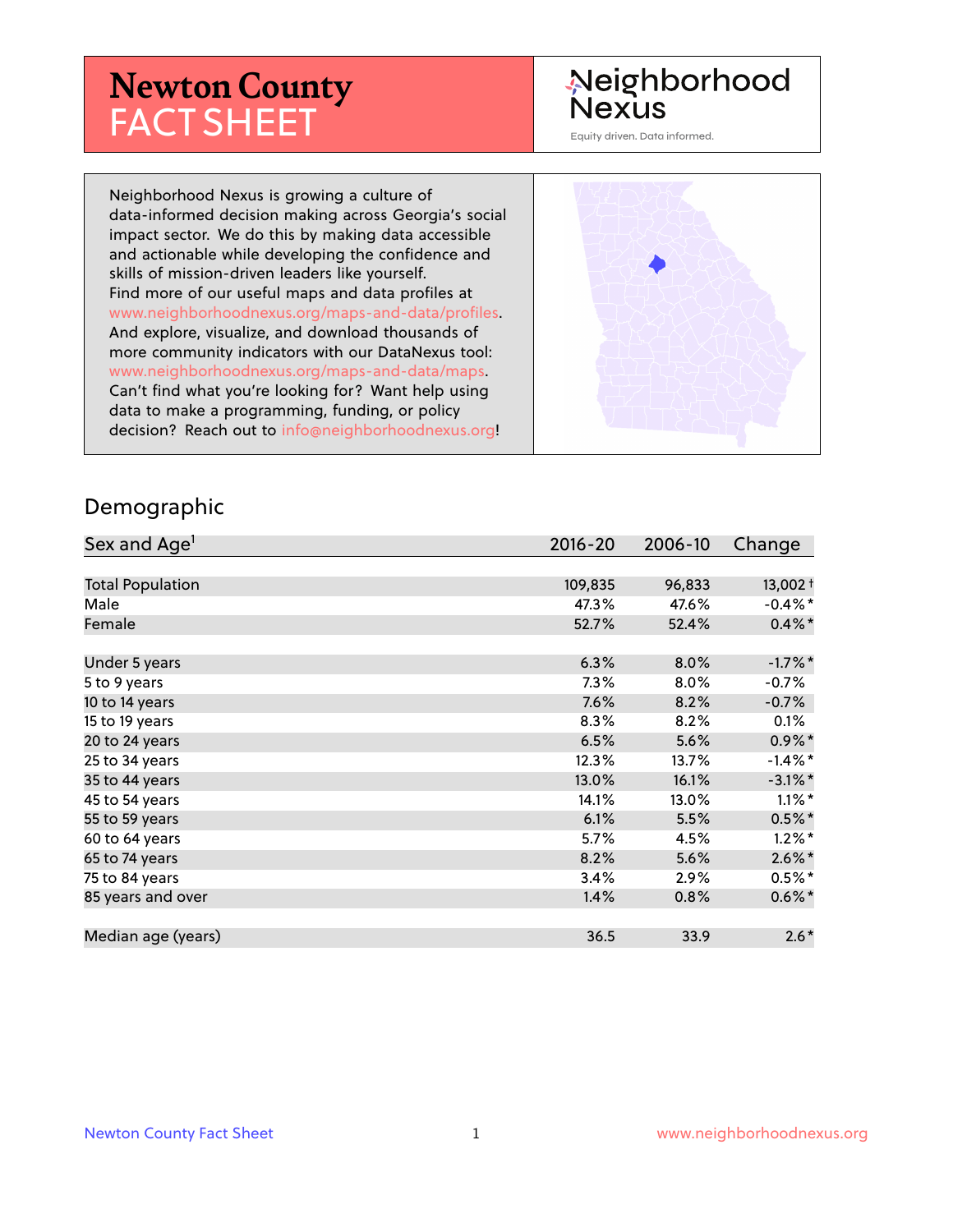# Demographic, continued...

| Race <sup>2</sup>                                            | $2016 - 20$ | 2006-10 | Change     |
|--------------------------------------------------------------|-------------|---------|------------|
| <b>Total population</b>                                      | 109,835     | 96,833  | 13,002 +   |
| One race                                                     | 97.3%       | 97.8%   | $-0.6%$    |
| White                                                        | 48.1%       | 56.4%   | $-8.3\%$ * |
| <b>Black or African American</b>                             | 45.9%       | 38.5%   | $7.3\%$ *  |
| American Indian and Alaska Native                            | 0.3%        | 0.3%    | $-0.0%$    |
| Asian                                                        | 1.2%        | 1.0%    | $0.2%$ *   |
| Native Hawaiian and Other Pacific Islander                   | 0.1%        | 0.0%    | 0.1%       |
| Some other race                                              | 1.7%        | 1.5%    | 0.2%       |
| Two or more races                                            | 2.7%        | 2.2%    | 0.6%       |
| Race alone or in combination with other race(s) <sup>3</sup> | $2016 - 20$ | 2006-10 | Change     |
| Total population                                             | 109,835     | 96,833  | 13,002+    |
| White                                                        | 50.1%       | 58.2%   | $-8.1\%$ * |
| <b>Black or African American</b>                             | 47.6%       | 40.3%   | $7.4\%$ *  |
| American Indian and Alaska Native                            | 1.2%        | 0.8%    | $0.4\%$ *  |
| Asian                                                        | 1.5%        | 1.3%    | 0.2%       |
| Native Hawaiian and Other Pacific Islander                   | 0.2%        | 0.0%    | $0.2%$ *   |
| Some other race                                              | 2.3%        | 2.1%    | 0.3%       |
| Hispanic or Latino and Race <sup>4</sup>                     | $2016 - 20$ | 2006-10 | Change     |
| <b>Total population</b>                                      | 109,835     | 96,833  | 13,002 +   |
| Hispanic or Latino (of any race)                             | 5.8%        | 4.4%    | $1.4%$ †   |
| Not Hispanic or Latino                                       | 94.2%       | 95.6%   | $-1.4%$ †  |
| White alone                                                  | 45.0%       | 54.4%   | $-9.4%$ *  |
| Black or African American alone                              | 45.3%       | 37.9%   | $7.3\%$ *  |
| American Indian and Alaska Native alone                      | 0.2%        | 0.3%    | $-0.1%$    |
| Asian alone                                                  | 1.2%        | 1.0%    | $0.2\%$ *  |
| Native Hawaiian and Other Pacific Islander alone             | 0.1%        | 0.0%    | 0.1%       |
| Some other race alone                                        | 0.3%        | 0.2%    | 0.1%       |
| Two or more races                                            | 2.3%        | 1.8%    | 0.5%       |
| U.S. Citizenship Status <sup>5</sup>                         | $2016 - 20$ | 2006-10 | Change     |
| Foreign-born population                                      | 7,291       | 5,667   | $1,624*$   |
| Naturalized U.S. citizen                                     | 54.0%       | 51.5%   | 2.5%       |
| Not a U.S. citizen                                           | 46.0%       | 48.5%   | $-2.5%$    |
| Citizen, Voting Age Population <sup>6</sup>                  | $2016 - 20$ | 2006-10 |            |
|                                                              |             |         | Change     |
| Citizen, 18 and over population                              | 78,277      | 66,069  | 12,208*    |
| Male                                                         | 46.0%       | 46.1%   | $-0.1%$    |
| Female                                                       | 54.0%       | 53.9%   | 0.1%       |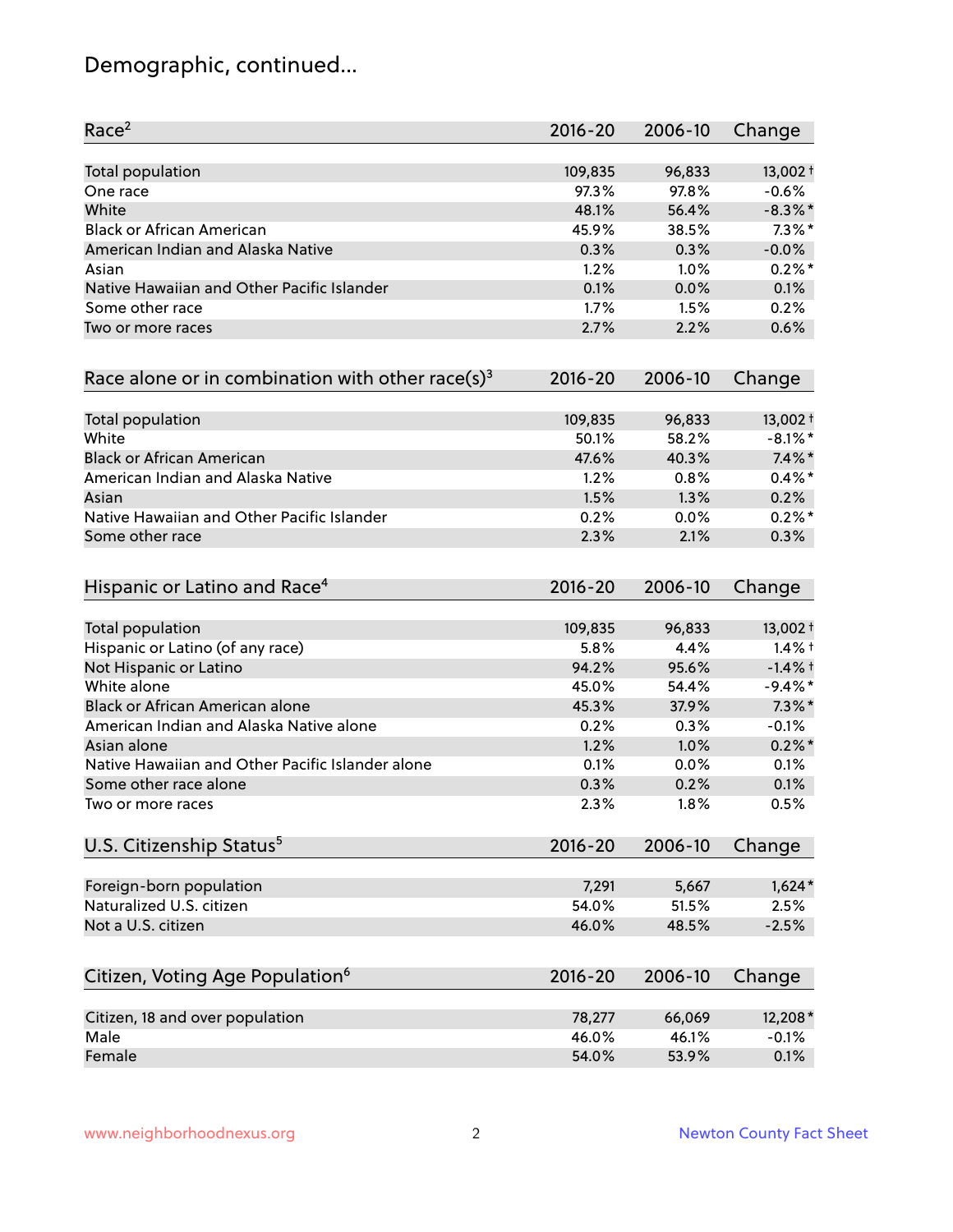#### Economic

| Income <sup>7</sup>                                 | $2016 - 20$ | 2006-10 | Change     |
|-----------------------------------------------------|-------------|---------|------------|
|                                                     |             |         |            |
| All households                                      | 37,543      | 33,536  | 4,007*     |
| Less than \$10,000                                  | 5.5%        | 7.2%    | $-1.7%$ *  |
| \$10,000 to \$14,999                                | 3.9%        | 4.4%    | $-0.6%$    |
| \$15,000 to \$24,999                                | 10.9%       | 9.6%    | 1.2%       |
| \$25,000 to \$34,999                                | 9.8%        | 10.7%   | $-0.9%$    |
| \$35,000 to \$49,999                                | 11.9%       | 15.7%   | $-3.8\%$ * |
| \$50,000 to \$74,999                                | 21.3%       | 23.7%   | $-2.4%$    |
| \$75,000 to \$99,999                                | 13.4%       | 14.4%   | $-0.9%$    |
| \$100,000 to \$149,999                              | 15.7%       | 10.9%   | 4.8%*      |
| \$150,000 to \$199,999                              | 4.2%        | 1.9%    | $2.3\%$ *  |
| \$200,000 or more                                   | 3.4%        | 1.5%    | $1.9\%$ *  |
| Median household income (dollars)                   | 59,178      | 52,361  | $6,817*$   |
| Mean household income (dollars)                     | 72,358      | 60,754  | 11,604*    |
| With earnings                                       | 80.1%       | 83.3%   | $-3.2\%$ * |
| Mean earnings (dollars)                             | 70,697      | 59,810  | 10,887*    |
| <b>With Social Security</b>                         | 31.5%       | 24.7%   | $6.8\%$ *  |
| Mean Social Security income (dollars)               | 19,477      | 15,123  | 4,354*     |
| With retirement income                              | 22.1%       | 17.2%   | 4.9%*      |
| Mean retirement income (dollars)                    | 23,069      | 21,564  | 1,504      |
| With Supplemental Security Income                   | 8.1%        | $3.3\%$ | 4.8%*      |
| Mean Supplemental Security Income (dollars)         | 11,521      | 8,635   | 2,886*     |
| With cash public assistance income                  | 2.5%        | 1.6%    | $1.0\%$ *  |
| Mean cash public assistance income (dollars)        | 2,186       | 3,551   | $-1,365$   |
| With Food Stamp/SNAP benefits in the past 12 months | 15.4%       | 11.6%   | $3.8\%$ *  |
|                                                     |             |         |            |
| Families                                            | 27,747      | 25,669  | 2,078*     |
| Less than \$10,000                                  | 3.4%        | 5.9%    | $-2.4\%$ * |
| \$10,000 to \$14,999                                | 3.0%        | 2.9%    | 0.1%       |
| \$15,000 to \$24,999                                | 9.1%        | 7.9%    | 1.2%       |
| \$25,000 to \$34,999                                | 8.5%        | 10.4%   | $-1.9%$    |
| \$35,000 to \$49,999                                | 12.3%       | 14.7%   | $-2.4%$    |
| \$50,000 to \$74,999                                | 22.3%       | 25.5%   | $-3.1\%$ * |
| \$75,000 to \$99,999                                | 15.1%       | 16.6%   | $-1.4%$    |
| \$100,000 to \$149,999                              | 17.5%       | 12.1%   | $5.3\%$ *  |
| \$150,000 to \$199,999                              | 5.1%        | 2.2%    | $2.9\%$ *  |
| \$200,000 or more                                   | 3.7%        | 1.8%    | $1.8\%$ *  |
| Median family income (dollars)                      | 63,856      | 56,519  | 7,337*     |
| Mean family income (dollars)                        | 79,036      | 64,839  | 14,197*    |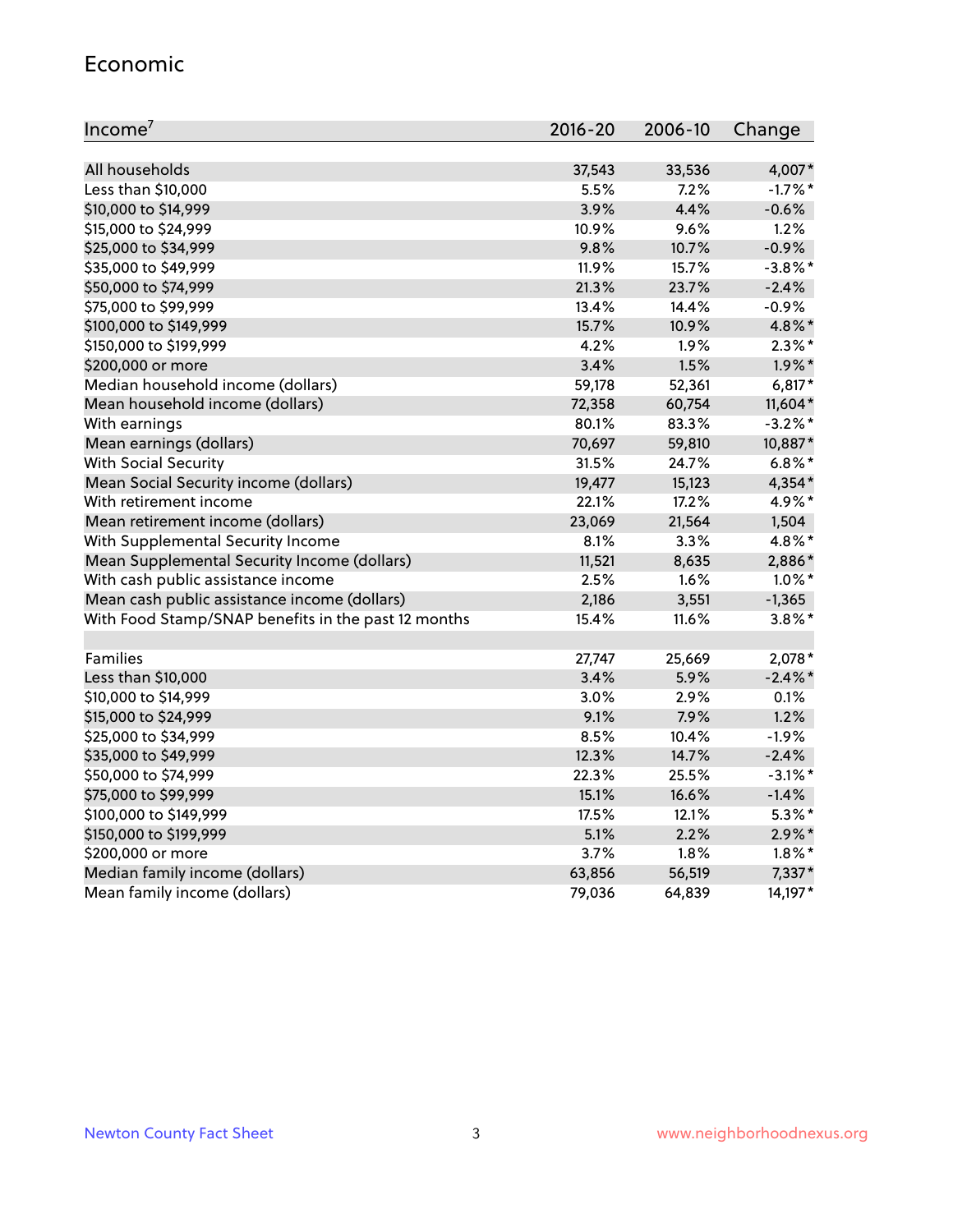### Economic, continued...

| Income, continued <sup>8</sup>                                        | $2016 - 20$ | 2006-10 | Change    |
|-----------------------------------------------------------------------|-------------|---------|-----------|
|                                                                       |             |         |           |
| Nonfamily households                                                  | 9,796       | 7,867   | 1,929*    |
| Median nonfamily income (dollars)                                     | 35,625      | 32,956  | 2,669     |
| Mean nonfamily income (dollars)                                       | 49,360      | 43,355  | 6,006     |
| Median earnings for workers (dollars)                                 | 31,531      | 28,700  | $2,831*$  |
| Median earnings for male full-time, year-round workers                | 45,823      | 44,504  | 1,319     |
| (dollars)                                                             |             |         |           |
| Median earnings for female full-time, year-round workers<br>(dollars) | 39,110      | 33,133  | 5,977*    |
| Per capita income (dollars)                                           | 25,394      | 21,583  | $3,812*$  |
|                                                                       |             |         |           |
| Families and People Below Poverty Level <sup>9</sup>                  | $2016 - 20$ | 2006-10 | Change    |
|                                                                       |             |         |           |
| <b>All families</b>                                                   | 12.5%       | 10.8%   | 1.7%      |
| With related children under 18 years                                  | 16.1%       | 14.3%   | 1.8%      |
| With related children under 5 years only                              | 22.9%       | 16.3%   | 6.6%      |
| Married couple families                                               | 7.3%        | 5.1%    | $2.2\%$ * |
| With related children under 18 years                                  | 7.4%        | 6.0%    | 1.4%      |
| With related children under 5 years only                              | 6.3%        | 6.1%    | 0.1%      |
| Families with female householder, no husband present                  | 28.3%       | 24.6%   | 3.7%      |
| With related children under 18 years                                  | 38.5%       | 29.5%   | $9.0\%$ * |
| With related children under 5 years only                              | 38.4%       | 49.0%   | $-10.5%$  |
| All people                                                            | 15.0%       | 12.7%   | $2.3\%$ * |
| Under 18 years                                                        | 19.9%       | 16.5%   | $3.4\%$ * |
| Related children under 18 years                                       | 19.7%       | 15.9%   | $3.8\%$ * |
| Related children under 5 years                                        | 21.7%       | 16.8%   | 4.8%*     |
| Related children 5 to 17 years                                        | 19.1%       | 15.5%   | 3.6%      |
| 18 years and over                                                     | 13.2%       | 11.1%   | $2.1\%$ * |
| 18 to 64 years                                                        | 14.2%       | 11.7%   | $2.5\%$ * |
| 65 years and over                                                     | 8.9%        | 7.3%    | 1.6%      |
| People in families                                                    | 13.5%       | 11.0%   | $2.5%$ *  |
| Unrelated individuals 15 years and over                               | 24.7%       | 25.1%   | $-0.3%$   |
|                                                                       |             |         |           |
| Non-Hispanic white people                                             | 12.5%       | 8.7%    | $3.7\%$ * |
| Black or African-American people                                      | 18.3%       | 16.8%   | 1.4%      |
| Asian people                                                          | 1.9%        | 2.4%    | $-0.5%$   |
| Hispanic or Latino people                                             | 11.4%       | 20.6%   | $-9.2%$   |
|                                                                       |             |         |           |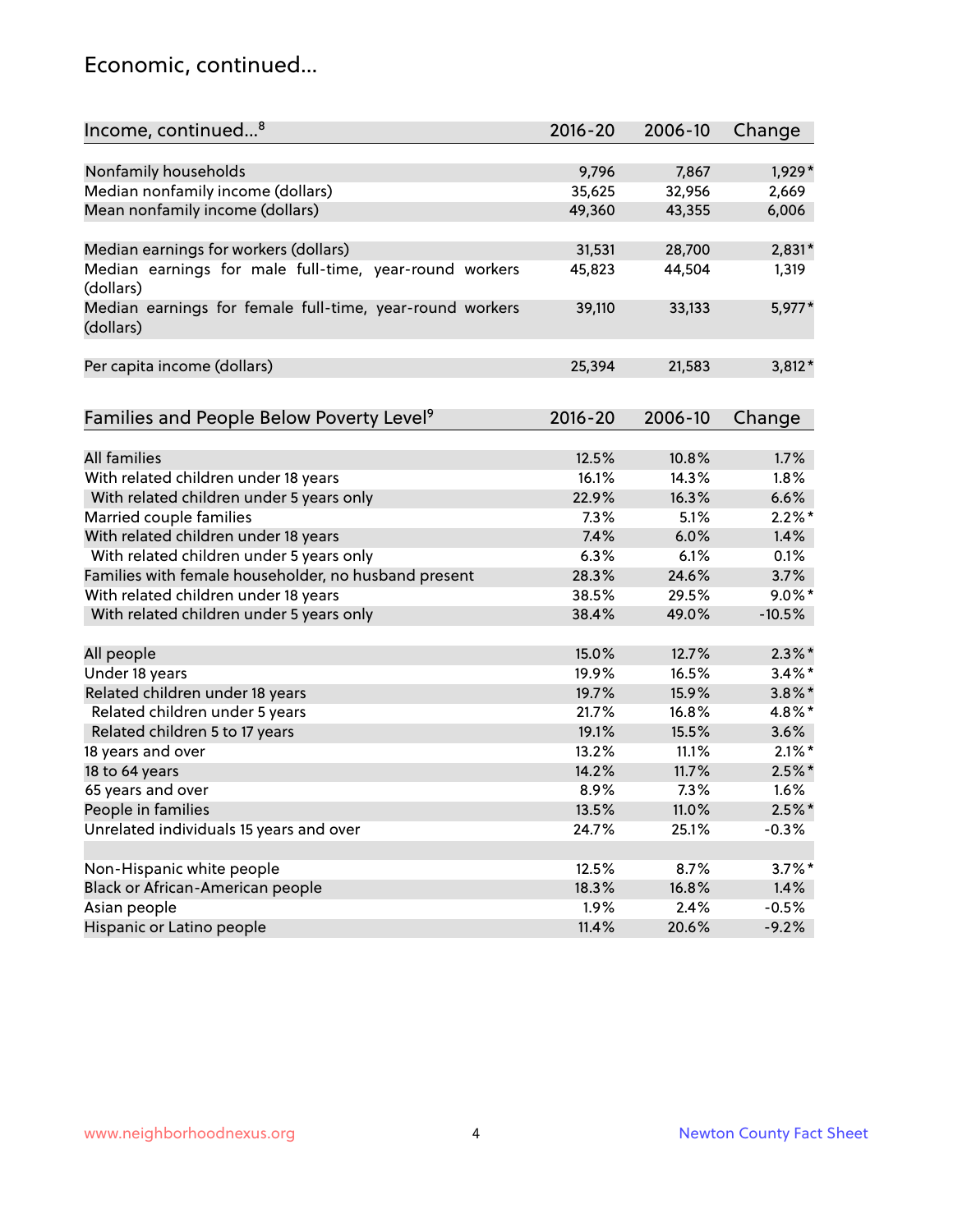# Employment

| Employment Status <sup>10</sup>                                                               | 2010        | 2020    | Change     |
|-----------------------------------------------------------------------------------------------|-------------|---------|------------|
| In Labor Force                                                                                | 51,901      | 47,977  | 47,977     |
| <b>Unemployment Rate</b>                                                                      | 7.1%        | 12.7%   | $-5.6%$    |
| Industry <sup>11</sup>                                                                        | $2016 - 20$ | 2006-10 | Change     |
| Civilian employed population 16 years and over                                                | 49,853      | 43,033  | $6,820*$   |
| Agriculture, forestry, fishing and hunting, and mining                                        | 0.6%        | 0.5%    | 0.1%       |
| Construction                                                                                  | 7.7%        | 8.3%    | $-0.6%$    |
| Manufacturing                                                                                 | 15.5%       | 14.5%   | 1.0%       |
| Wholesale trade                                                                               | 2.5%        | 3.6%    | $-1.0%$    |
| Retail trade                                                                                  | 10.8%       | 13.2%   | $-2.4\%$ * |
| Transportation and warehousing, and utilities                                                 | 7.7%        | 6.8%    | 0.9%       |
| Information                                                                                   | 1.8%        | 3.2%    | $-1.4\%$ * |
| Finance and insurance, and real estate and rental and leasing                                 | 4.9%        | 4.4%    | 0.5%       |
| Professional, scientific, and management, and administrative<br>and waste management services | 8.6%        | 9.0%    | $-0.4%$    |
| Educational services, and health care and social assistance                                   | 21.0%       | 21.5%   | $-0.5%$    |
| Arts, entertainment, and recreation, and accommodation and<br>food services                   | 7.7%        | 6.3%    | $1.4\%$ *  |
| Other services, except public administration                                                  | 5.4%        | 4.3%    | $1.1\%$ *  |
| <b>Public administration</b>                                                                  | 5.7%        | 4.4%    | $1.3\%$ *  |
| Occupation <sup>12</sup>                                                                      | $2016 - 20$ | 2006-10 | Change     |
| Civilian employed population 16 years and over                                                | 49,853      | 43,033  | 6,820*     |
| Management, business, science, and arts occupations                                           | 31.5%       | 29.9%   | 1.6%       |
| Service occupations                                                                           | 14.4%       | 14.5%   | $-0.1%$    |
| Sales and office occupations                                                                  | 22.7%       | 27.0%   | $-4.3\%$ * |
| Natural<br>resources,<br>construction,<br>and<br>maintenance                                  | 10.7%       | 12.9%   | $-2.2%$ *  |
| occupations<br>Production, transportation, and material moving occupations                    | 20.7%       | 15.8%   | $5.0\%$ *  |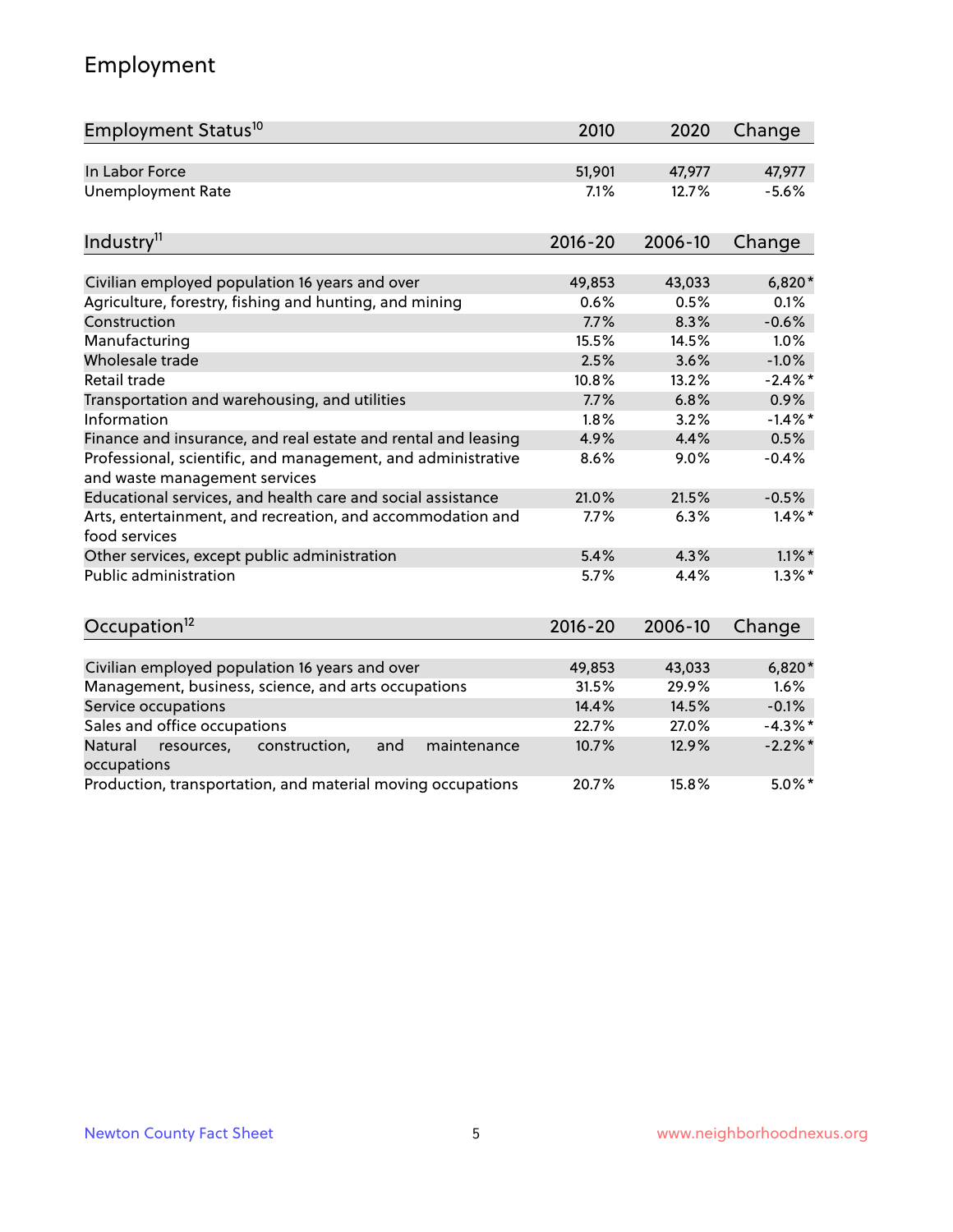# Employment, continued...

| Class of Worker <sup>13</sup>                          | $2016 - 20$ | 2006-10 | Change  |
|--------------------------------------------------------|-------------|---------|---------|
| Civilian employed population 16 years and over         | 49,853      | 43,033  | 6,820*  |
| Private wage and salary workers                        | 79.4%       | 77.5%   | 1.9%    |
| Government workers                                     | 15.3%       | 16.8%   | $-1.5%$ |
| Self-employed in own not incorporated business workers | 5.1%        | 5.4%    | $-0.4%$ |
| Unpaid family workers                                  | 0.2%        | 0.2%    | $-0.0%$ |
| Job Flows <sup>14</sup>                                | 2019        | 2010    | Change  |
| Total Jobs in county                                   | 27,424      | 20,411  | 7,013   |
| Held by residents of county                            | 35.6%       | 41.8%   | $-6.2%$ |
|                                                        | 64.4%       | 58.2%   | 6.2%    |
| Held by non-residents of county                        |             |         |         |
| Jobs by Industry Sector <sup>15</sup>                  | 2019        | 2010    | Change  |
| Total Jobs in county                                   | 27,424      | 20,411  | 7,013   |
| Goods Producing sectors                                | 22.4%       | 27.2%   | $-4.7%$ |
| Trade, Transportation, and Utilities sectors           | 23.5%       | 17.1%   | 6.3%    |
| All Other Services sectors                             | 54.1%       | 55.7%   | $-1.6%$ |
|                                                        |             |         |         |
| Total Jobs in county held by county residents          | 9,754       | 8,522   | 1,232   |
| <b>Goods Producing sectors</b>                         | 23.5%       | 25.6%   | $-2.1%$ |
| Trade, Transportation, and Utilities sectors           | 15.8%       | 9.8%    | 6.0%    |
| All Other Services sectors                             | 60.7%       | 64.6%   | $-3.9%$ |
| Jobs by Earnings <sup>16</sup>                         | 2019        | 2010    | Change  |
|                                                        |             |         |         |
| Total Jobs in county                                   | 27,424      | 20,411  | 7,013   |
| Jobs with earnings \$1250/month or less                | 21.8%       | 23.5%   | $-1.7%$ |
| Jobs with earnings \$1251/month to \$3333/month        | 34.2%       | 42.4%   | $-8.1%$ |
| Jobs with earnings greater than \$3333/month           | 43.9%       | 34.1%   | 9.8%    |
| Total Jobs in county held by county residents          | 9,754       | 8,522   | 1,232   |
| Jobs with earnings \$1250/month or less                | 23.9%       | 23.3%   | 0.7%    |
| Jobs with earnings \$1251/month to \$3333/month        | 36.9%       | 43.9%   | -7.1%   |
| Jobs with earnings greater than \$3333/month           | 39.2%       | 32.8%   | 6.4%    |
|                                                        |             |         |         |
| Jobs by Age of Worker <sup>17</sup>                    | 2019        | 2010    | Change  |
| Total Jobs in county                                   | 27,424      | 20,411  | 7,013   |
| Jobs with workers age 29 or younger                    | 22.1%       | 19.8%   | 2.3%    |
| Jobs with workers age 30 to 54                         | 55.9%       | 62.2%   | $-6.3%$ |
| Jobs with workers age 55 or older                      | 22.0%       | 18.0%   | 4.0%    |
|                                                        |             |         |         |
| Total Jobs in county held by county residents          | 9,754       | 8,522   | 1,232   |
| Jobs with workers age 29 or younger                    | 21.0%       | 17.3%   | 3.6%    |
| Jobs with workers age 30 to 54                         | 55.3%       | 62.2%   | $-6.9%$ |
| Jobs with workers age 55 or older                      | 23.7%       | 20.4%   | 3.3%    |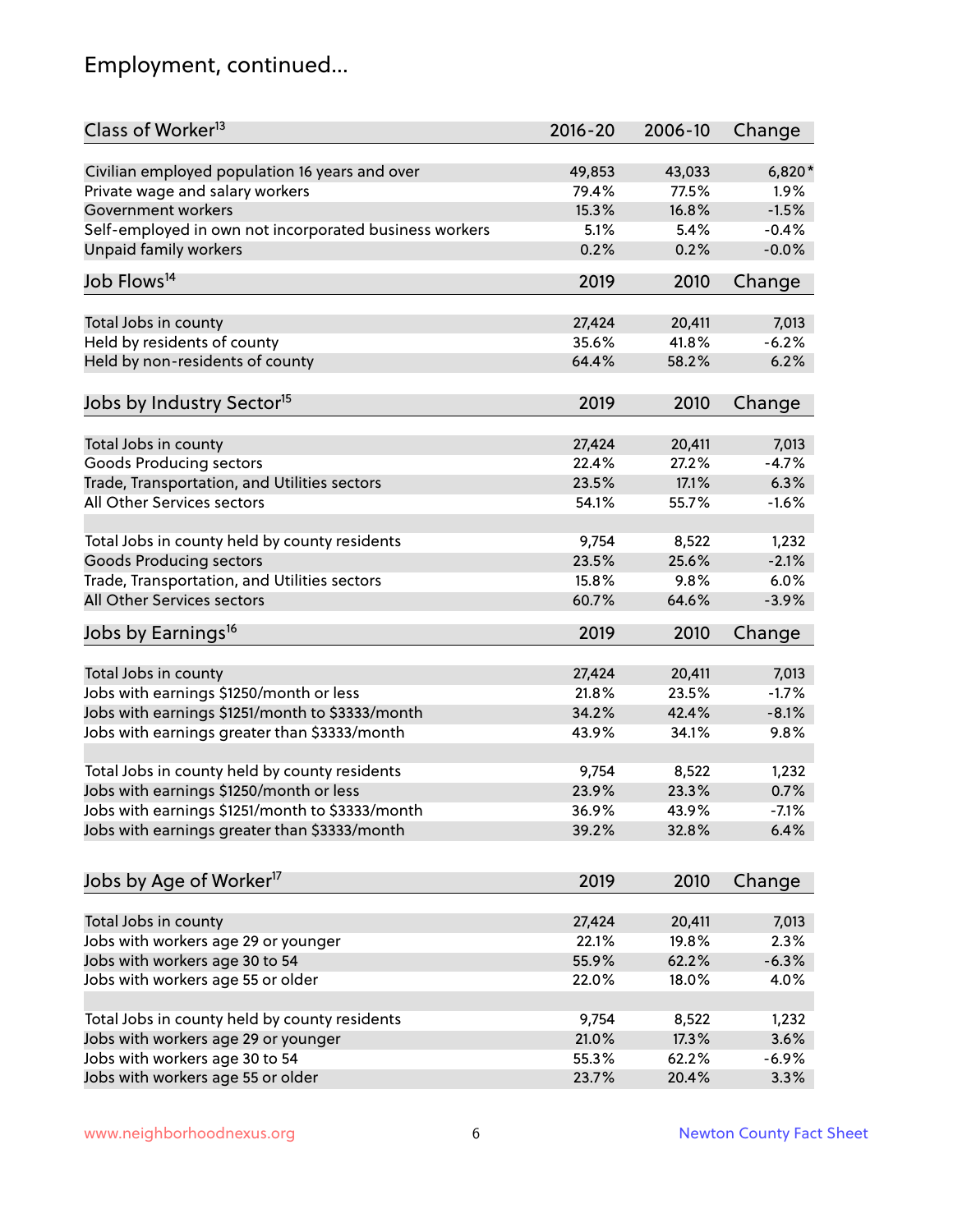#### Education

| Early Learning <sup>18</sup>                        |                |                | 2022                  |
|-----------------------------------------------------|----------------|----------------|-----------------------|
| Licensed Capacity of Early Learning Centers         |                |                | 2,627                 |
| Licenced capacity per 1,000 children ages 0-4       |                |                | 365.3                 |
| School Enrollment <sup>19</sup>                     | 2022           | 2010           | Change                |
|                                                     |                |                |                       |
| <b>Enrolled in Public School</b>                    | 18,785         | 19,637         | $-852$                |
| White                                               | 24.2%          | 39.9%          | $-15.8%$              |
| <b>Black or African-American</b>                    | 59.8%          | 50.3%          | 9.5%                  |
| Asian                                               | 0.8%           | 0.8%           | $-0.0%$               |
| Native American                                     | 0.1%           | 0.0%           | 0.1%                  |
| Pacific Islander                                    | 0.2%           | 0.0%           | 0.0%                  |
| <b>Biracial or Multi-Racial</b>                     | 4.6%           | 3.9%           | 0.8%                  |
| Hispanic or Latino                                  | 10.3%          | 4.9%           | 5.3%                  |
| Georgia Milestones: 3rd Grade Reading <sup>20</sup> |                |                | 2019                  |
|                                                     |                |                |                       |
| Number of Students Tested                           |                |                | 1,358                 |
| Proficient or Distinguished                         |                |                | 33.1%                 |
| Georgia Milestones: 8th Grade Math <sup>21</sup>    |                |                | 2019                  |
| Number of Students Tested                           |                |                | 1,479                 |
| Proficient or Distinguished                         |                |                | 32.5%                 |
|                                                     |                |                |                       |
| Graduation Rates <sup>22</sup>                      | 2021           | 2012           | Change                |
| Cohort                                              | 1,354          | 1,198          | 156                   |
| <b>High School Graduation Rate</b>                  | 89.1%          | 76.2%          | 12.9%                 |
|                                                     |                |                |                       |
| Educational Attainment <sup>23</sup>                | $2016 - 20$    | 2006-10        | Change                |
|                                                     |                |                |                       |
| Population 25 years and over<br>Less than 9th grade | 70,345<br>3.7% | 60,054<br>4.7% | 10,291*<br>$-1.0\%$ * |
| 9th to 12th grade, no diploma                       | 9.2%           | 11.8%          | $-2.7\%$ *            |
| High school graduate (includes equivalency)         | 32.4%          |                |                       |
|                                                     |                | 33.7%          | $-1.2%$<br>2.0%       |
| Some college, no degree                             | 25.2%          | 23.2%          |                       |
| Associate's degree                                  | 8.7%           | 7.2%           | $1.5\%$ *             |
| Bachelor's degree                                   | 12.4%          | 12.6%          | $-0.2%$               |
| Graduate or professional degree                     | 8.4%           | 6.8%           | $1.7\%$ *             |
| Percent high school graduate or higher              | 87.1%          | 83.4%          | $3.7\%$ *             |
| Percent bachelor's degree or higher                 | 20.9%          | 19.4%          | 1.5%                  |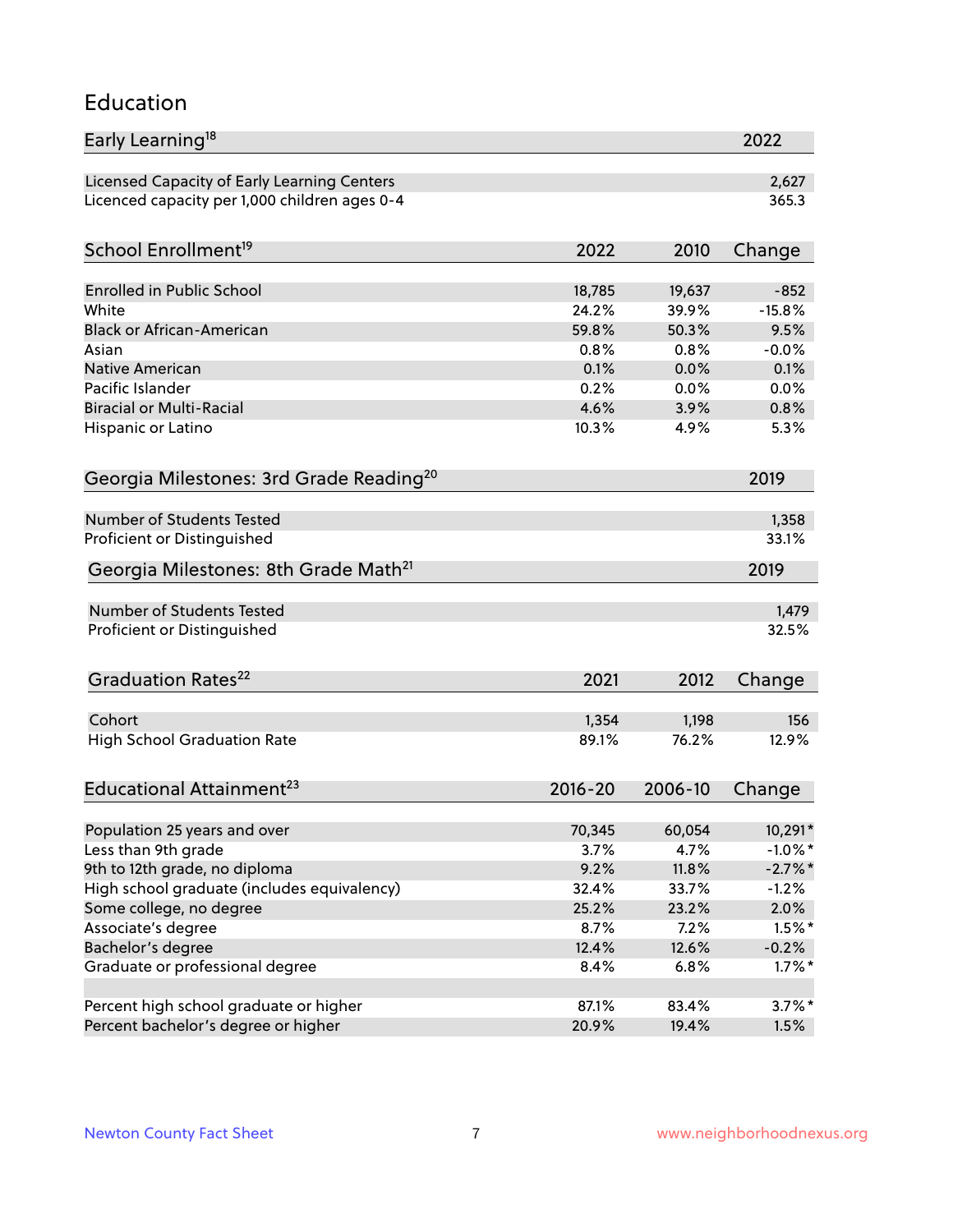### Housing

| Households by Type <sup>24</sup>                     | 2016-20     | 2006-10 | Change     |
|------------------------------------------------------|-------------|---------|------------|
|                                                      |             |         |            |
| <b>Total households</b>                              | 37,543      | 33,536  | 4,007*     |
| Family households (families)                         | 73.9%       | 76.5%   | $-2.6\%$ * |
| With own children under 18 years                     | 33.9%       | 40.1%   | $-6.2\%$ * |
| Married-couple family                                | 51.0%       | 52.7%   | $-1.7%$    |
| With own children of the householder under 18 years  | 22.4%       | 26.0%   | $-3.6\%$ * |
| Male householder, no wife present, family            | 5.4%        | 5.6%    | $-0.2%$    |
| With own children of the householder under 18 years  | 3.2%        | 3.2%    | 0.0%       |
| Female householder, no husband present, family       | 17.5%       | 18.2%   | $-0.7%$    |
| With own children of the householder under 18 years  | 8.2%        | 10.9%   | $-2.7\%$ * |
| Nonfamily households                                 | 26.1%       | 23.5%   | $2.6\%$ *  |
| Householder living alone                             | 20.8%       | 20.0%   | 0.9%       |
| 65 years and over                                    | 7.4%        | 5.3%    | $2.1\%$ *  |
|                                                      |             |         |            |
| Households with one or more people under 18 years    | 40.3%       | 45.2%   | $-4.9%$ *  |
| Households with one or more people 65 years and over | 27.8%       | 18.7%   | $9.1\%$ *  |
| Average household size                               | 2.89        | 2.84    | 0.05       |
| Average family size                                  | 3.39        | 3.26    | 0.13       |
|                                                      |             |         |            |
| Housing Occupancy <sup>25</sup>                      | $2016 - 20$ | 2006-10 | Change     |
|                                                      |             |         |            |
| Total housing units                                  | 39,737      | 37,524  | $2,213*$   |
| Occupied housing units                               | 94.5%       | 89.4%   | $5.1\%$ *  |
| Vacant housing units                                 | 5.5%        | 10.6%   | $-5.1\%$ * |
| Homeowner vacancy rate                               | 1.2         | 3.0     | $-1.8*$    |
| Rental vacancy rate                                  | 1.9         | 8.3     | $-6.3*$    |
|                                                      |             |         |            |
| Units in Structure <sup>26</sup>                     | $2016 - 20$ | 2006-10 | Change     |
| Total housing units                                  | 39,737      | 37,524  | $2,213*$   |
| 1-unit, detached                                     | 85.9%       | 84.7%   | 1.1%       |
| 1-unit, attached                                     | 1.7%        | 1.5%    | 0.2%       |
|                                                      | 2.7%        | 1.7%    | $0.9\%$ *  |
| 2 units<br>3 or 4 units                              | 1.5%        | 1.8%    | $-0.4%$    |
| 5 to 9 units                                         | 0.4%        |         | $-1.3\%$ * |
| 10 to 19 units                                       |             | 1.7%    |            |
|                                                      | 1.8%        | 1.8%    | $-0.0%$    |
| 20 or more units                                     | 1.7%        | 1.7%    | 0.0%       |
| Mobile home                                          | 4.1%        | 4.9%    | $-0.7%$    |
| Boat, RV, van, etc.                                  | 0.2%        | 0.1%    | 0.1%       |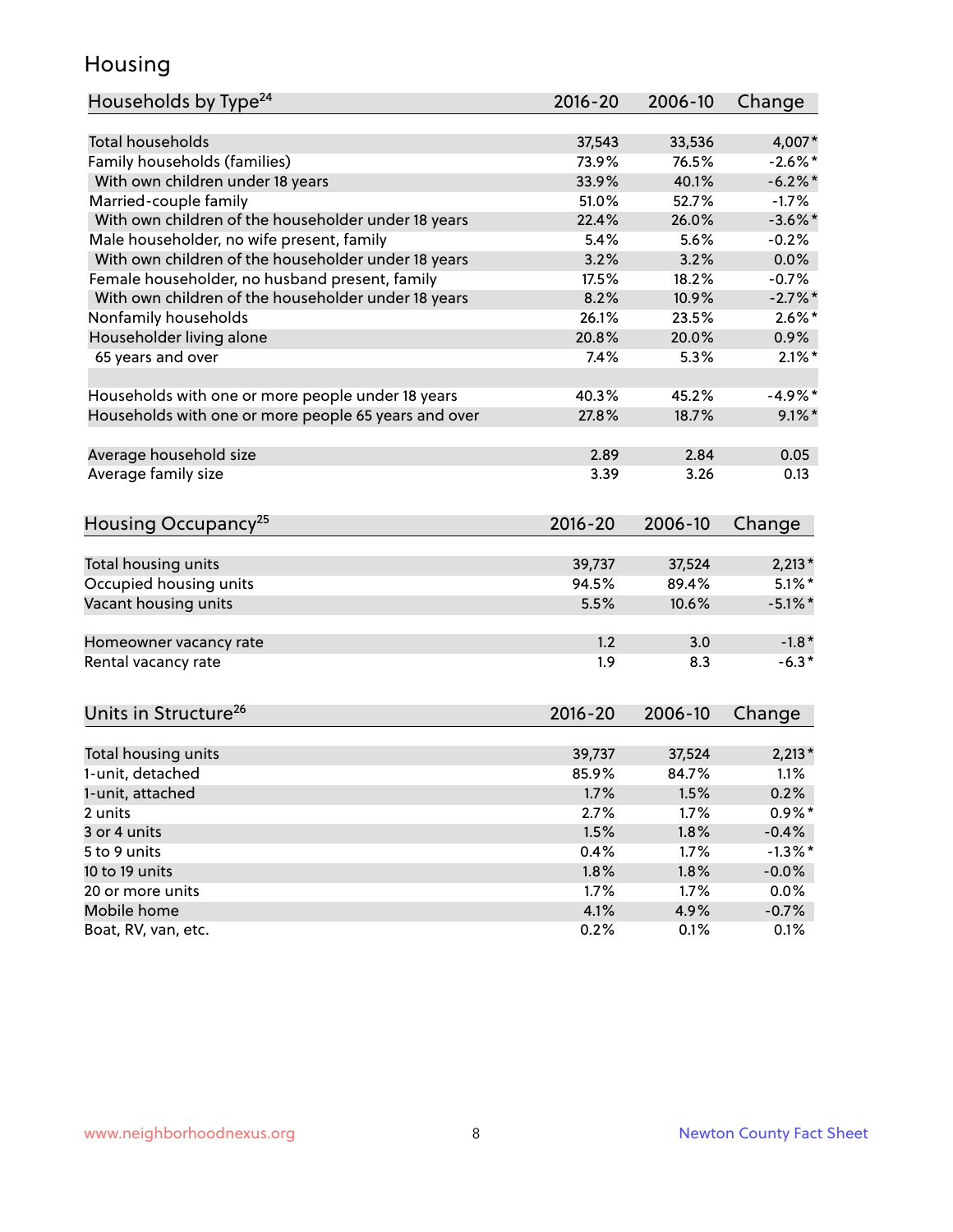# Housing, Continued...

| Year Structure Built <sup>27</sup>             | 2016-20     | 2006-10 | Change      |
|------------------------------------------------|-------------|---------|-------------|
| Total housing units                            | 39,737      | 37,524  | $2,213*$    |
| Built 2014 or later                            | 3.0%        | (X)     | (X)         |
| Built 2010 to 2013                             | 1.9%        | (X)     | (X)         |
| Built 2000 to 2009                             | 35.0%       | 38.2%   | $-3.2%$ *   |
| Built 1990 to 1999                             | 24.0%       | 23.9%   | 0.0%        |
| Built 1980 to 1989                             | 13.0%       | 12.5%   | 0.5%        |
| Built 1970 to 1979                             | 9.2%        | 10.4%   | $-1.2%$     |
| Built 1960 to 1969                             | 4.8%        | 5.6%    | $-0.8%$     |
| Built 1950 to 1959                             | 3.2%        | 3.4%    | $-0.2%$     |
| Built 1940 to 1949                             | 1.7%        | 2.0%    | $-0.3%$     |
| Built 1939 or earlier                          | 4.3%        | 4.0%    | 0.4%        |
| Housing Tenure <sup>28</sup>                   | $2016 - 20$ | 2006-10 | Change      |
|                                                |             |         |             |
| Occupied housing units                         | 37,543      | 33,536  | 4,007*      |
| Owner-occupied                                 | 71.2%       | 76.0%   | $-4.9%$ *   |
| Renter-occupied                                | 28.8%       | 24.0%   | 4.9%*       |
| Average household size of owner-occupied unit  | 2.89        | 2.83    | $0.06*$     |
| Average household size of renter-occupied unit | 2.90        | 2.87    | 0.03        |
| Residence 1 Year Ago <sup>29</sup>             | $2016 - 20$ | 2006-10 | Change      |
| Population 1 year and over                     | 108,306     | 95,449  | 12,857*     |
| Same house                                     | 88.8%       | 82.9%   | $5.8\%$ *   |
| Different house in the U.S.                    | 10.6%       | 16.7%   | $-6.1\%$ *  |
| Same county                                    | 3.8%        | 7.3%    | $-3.5%$ *   |
| Different county                               | 6.8%        | 9.4%    | $-2.6\%$ *  |
| Same state                                     | 4.6%        | 6.9%    | $-2.3\%$ *  |
| Different state                                | 2.2%        | 2.5%    | $-0.3%$     |
| Abroad                                         | 0.6%        | 0.4%    | 0.2%        |
| Value of Housing Unit <sup>30</sup>            | 2016-20     | 2006-10 | Change      |
|                                                |             |         |             |
| Owner-occupied units                           | 26,713      | 25,501  | $1,212*$    |
| Less than \$50,000                             | 6.4%        | 3.2%    | $3.2\%$ *   |
| \$50,000 to \$99,999                           | 12.8%       | 12.8%   | $0.0\%$     |
| \$100,000 to \$149,999                         | 24.0%       | 35.0%   | $-11.1\%$ * |
| \$150,000 to \$199,999                         | 26.1%       | 26.0%   | 0.1%        |
| \$200,000 to \$299,999                         | 18.2%       | 13.1%   | $5.1\%$ *   |
| \$300,000 to \$499,999                         | 10.1%       | 7.6%    | $2.5\%$ *   |
| \$500,000 to \$999,999                         | 1.8%        | 2.1%    | $-0.3%$     |
| \$1,000,000 or more                            | 0.7%        | 0.3%    | $0.4\% *$   |
| Median (dollars)                               | 159,200     | 148,600 | 10,600*     |
| Mortgage Status <sup>31</sup>                  | $2016 - 20$ | 2006-10 | Change      |
| Owner-occupied units                           | 26,713      | 25,501  | $1,212*$    |
| Housing units with a mortgage                  | 71.6%       | 80.8%   | $-9.2%$ *   |
| Housing units without a mortgage               | 28.4%       | 19.2%   | $9.2\%$ *   |
|                                                |             |         |             |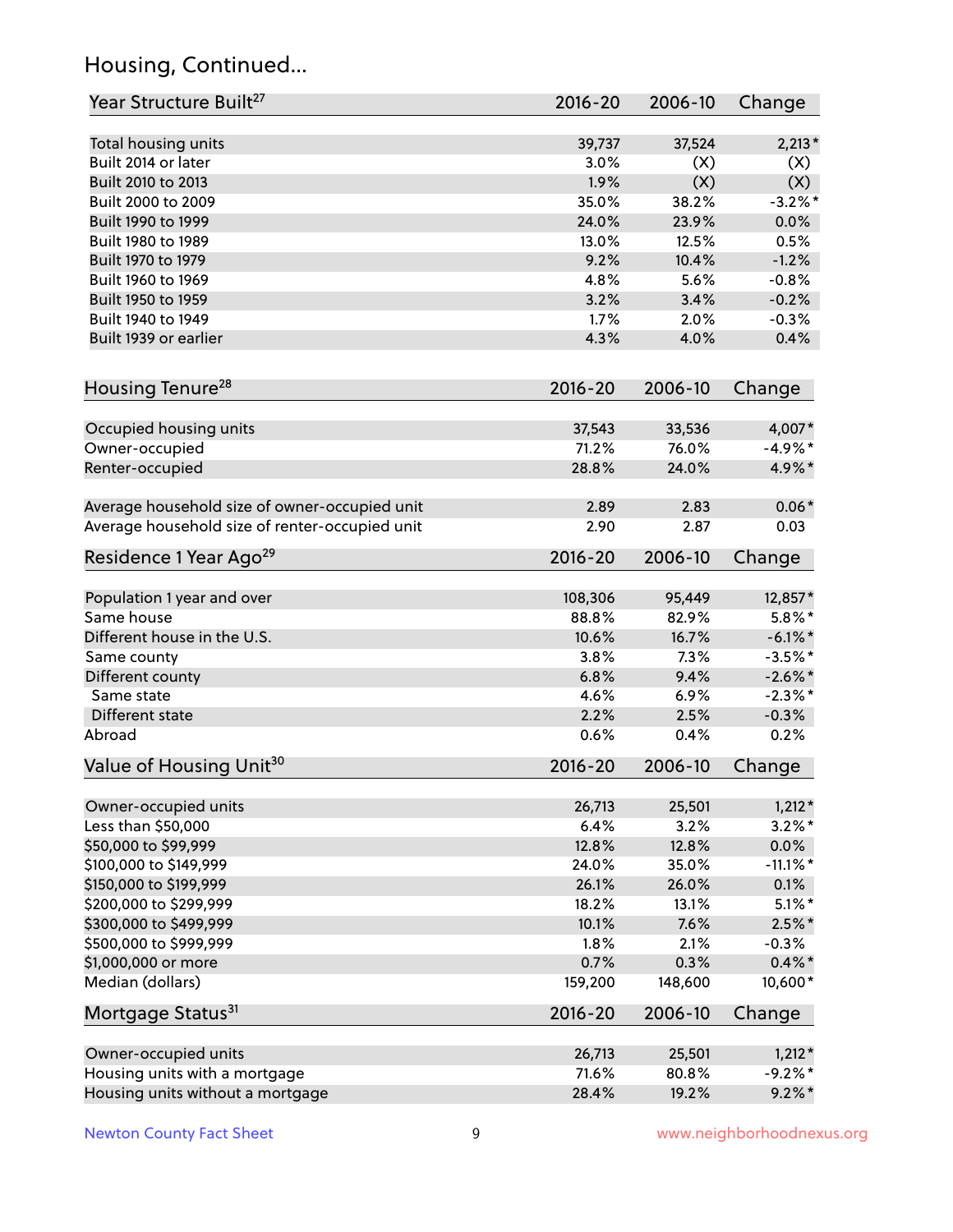# Housing, Continued...

| Selected Monthly Owner Costs <sup>32</sup>                                            | 2016-20     | 2006-10 | Change      |
|---------------------------------------------------------------------------------------|-------------|---------|-------------|
| Housing units with a mortgage                                                         | 19,126      | 20,617  | $-1,491*$   |
| Less than \$300                                                                       | 0.3%        | 0.0%    | 0.3%        |
| \$300 to \$499                                                                        | 1.4%        | 0.9%    | 0.5%        |
| \$500 to \$999                                                                        | 23.4%       | 17.6%   | $5.7\%$ *   |
| \$1,000 to \$1,499                                                                    | 42.3%       | 44.2%   | $-1.9%$     |
| \$1,500 to \$1,999                                                                    | 21.9%       | 23.8%   | $-1.9%$     |
| \$2,000 to \$2,999                                                                    | 9.9%        | 11.6%   | $-1.6%$     |
| \$3,000 or more                                                                       | 0.9%        | 1.9%    | $-1.0\%$ *  |
| Median (dollars)                                                                      | 1,278       | 1,341   | $-63*$      |
| Housing units without a mortgage                                                      | 7,587       | 4,884   | $2,703*$    |
| Less than \$150                                                                       | 5.9%        | 2.8%    | $3.1\%$ *   |
| \$150 to \$249                                                                        | 15.7%       | 16.2%   | $-0.5%$     |
| \$250 to \$349                                                                        | 15.0%       | 25.7%   | $-10.6\%$ * |
| \$350 to \$499                                                                        | 29.2%       | 32.8%   | $-3.6%$     |
| \$500 to \$699                                                                        | 22.4%       | 15.3%   | $7.0\%$ *   |
| \$700 or more                                                                         | 11.8%       | 7.2%    | 4.6%*       |
| Median (dollars)                                                                      | 419         | 368     | $51*$       |
| Selected Monthly Owner Costs as a Percentage of<br>Household Income <sup>33</sup>     | $2016 - 20$ | 2006-10 | Change      |
| Housing units with a mortgage (excluding units where<br>SMOCAPI cannot be computed)   | 19,032      | 20,493  | $-1,461*$   |
| Less than 20.0 percent                                                                | 44.1%       | 29.5%   | 14.5%*      |
| 20.0 to 24.9 percent                                                                  | 19.7%       | 15.1%   | 4.5%*       |
| 25.0 to 29.9 percent                                                                  | 8.1%        | 17.7%   | $-9.6%$ *   |
| 30.0 to 34.9 percent                                                                  | 8.4%        | 8.3%    | 0.1%        |
| 35.0 percent or more                                                                  | 19.8%       | 29.3%   | $-9.6%$ *   |
| Not computed                                                                          | 94          | 124     | $-30$       |
| Housing unit without a mortgage (excluding units where<br>SMOCAPI cannot be computed) | 7,338       | 4,823   | $2,515*$    |
| Less than 10.0 percent                                                                | 54.6%       | 44.1%   | 10.5%*      |
| 10.0 to 14.9 percent                                                                  | 16.1%       | 19.2%   | $-3.1%$     |
| 15.0 to 19.9 percent                                                                  | 13.8%       | 8.7%    | $5.0\%$ *   |
| 20.0 to 24.9 percent                                                                  | 4.3%        | 7.1%    | $-2.8%$     |
| 25.0 to 29.9 percent                                                                  | 4.4%        | 5.8%    | $-1.5%$     |
| 30.0 to 34.9 percent                                                                  | 1.3%        | 2.5%    | $-1.2%$     |
| 35.0 percent or more                                                                  | 5.6%        | 12.5%   | $-6.8\%$ *  |
| Not computed                                                                          | 249         | 61      | 188*        |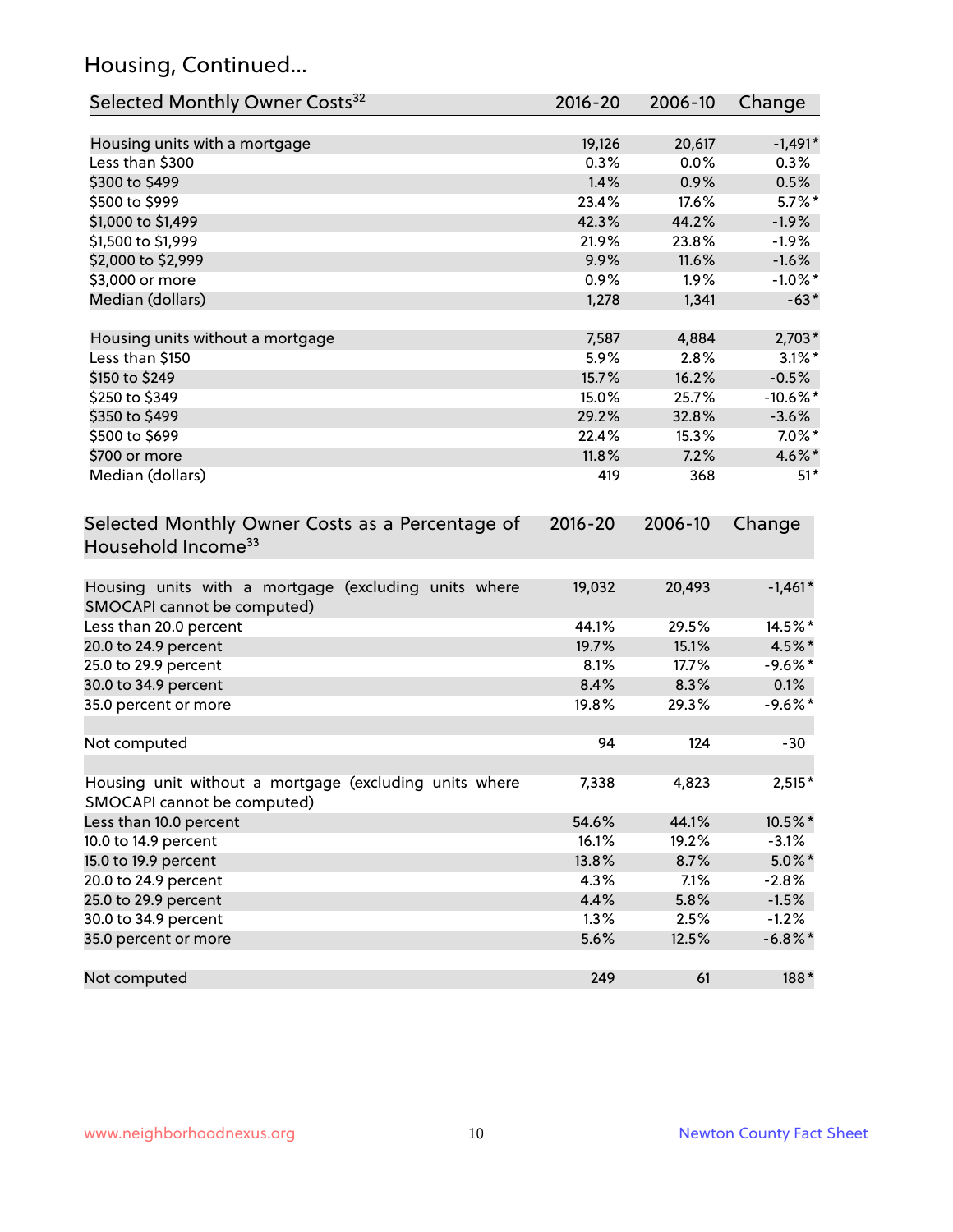# Housing, Continued...

| Gross Rent <sup>34</sup>                                                       | $2016 - 20$ | 2006-10 | Change      |
|--------------------------------------------------------------------------------|-------------|---------|-------------|
|                                                                                |             |         |             |
| Occupied units paying rent                                                     | 10,251      | 7,522   | $2,729*$    |
| Less than \$200                                                                | 0.9%        | 1.9%    | $-1.1%$     |
| \$200 to \$499                                                                 | 3.3%        | 5.8%    | $-2.5%$     |
| \$500 to \$749                                                                 | 13.5%       | 17.6%   | $-4.1%$     |
| \$750 to \$999                                                                 | 24.5%       | 35.8%   | $-11.3\%$ * |
| \$1,000 to \$1,499                                                             | 45.7%       | 34.2%   | $11.4\%$ *  |
| \$1,500 to \$1,999                                                             | 9.9%        | 3.9%    | $6.0\%$ *   |
| \$2,000 or more                                                                | 2.2%        | 0.7%    | $1.6\%$ *   |
| Median (dollars)                                                               | 1,071       | 907     | $164*$      |
| No rent paid                                                                   | 579         | 513     | 66          |
|                                                                                |             |         |             |
| Gross Rent as a Percentage of Household Income <sup>35</sup>                   | $2016 - 20$ | 2006-10 | Change      |
|                                                                                |             |         |             |
| Occupied units paying rent (excluding units where GRAPI<br>cannot be computed) | 10,174      | 7,344   | $2,830*$    |
| Less than 15.0 percent                                                         | 11.3%       | 7.1%    | $4.2\%$ *   |
| 15.0 to 19.9 percent                                                           | 11.0%       | 11.9%   | $-0.9%$     |
| 20.0 to 24.9 percent                                                           | 10.0%       | 10.9%   | $-0.9%$     |
| 25.0 to 29.9 percent                                                           | 10.0%       | 8.0%    | 1.9%        |
| 30.0 to 34.9 percent                                                           | 6.8%        | 5.1%    | 1.7%        |
| 35.0 percent or more                                                           | 50.9%       | 57.0%   | $-6.0\%$ *  |
|                                                                                |             |         |             |

Not computed and the computed computed computed computed computed computed computed computed computed computed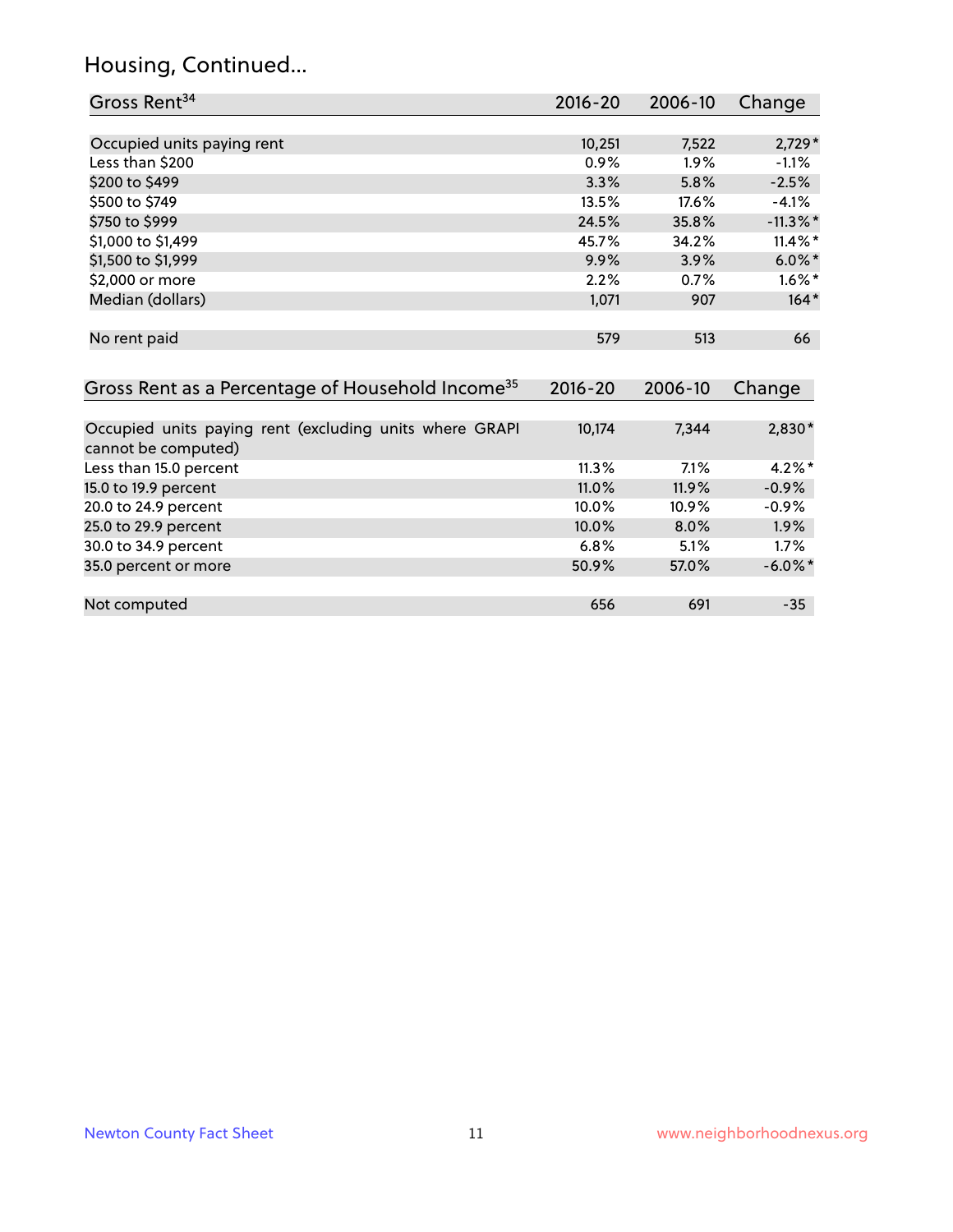# Community Involvement

| Voter Registration and Turnout <sup>36</sup> | 2020   |
|----------------------------------------------|--------|
|                                              |        |
| Active registered voters                     | 78.221 |
| Number voted in Presidential election        | 53.948 |
| Percent voted in Presidential election       | 69.0%  |

# Transportation

| Commuting to Work <sup>37</sup>           | 2016-20     | 2006-10 | Change               |
|-------------------------------------------|-------------|---------|----------------------|
|                                           |             |         |                      |
| Workers 16 years and over                 | 49,167      | 42,094  | 7,073*               |
| Car, truck, or van - drove alone          | 80.3%       | 81.8%   | $-1.4%$              |
| Car, truck, or van - carpooled            | $9.0\%$     | 11.7%   | $-2.6\%$ *           |
| Public transportation (excluding taxicab) | 0.9%        | 0.8%    | $0.1\%$              |
| Walked                                    | 1.0%        | 1.1%    | $-0.1%$              |
| Other means                               | 2.5%        | 0.6%    | $1.9\%$ *            |
| Worked at home                            | 6.3%        | 4.1%    | $2.2\%$ *            |
|                                           |             |         |                      |
| Mean travel time to work (minutes)        | 34.2        | 31.5    | $2.7*$               |
|                                           |             |         |                      |
| Vehicles Available <sup>38</sup>          | $2016 - 20$ | 2006-10 | Change               |
|                                           |             |         |                      |
| Occupied housing units                    | 37,543      | 33,536  | 4,007*               |
| No vehicles available                     | 5.2%        | 3.2%    | $2.0\%$ *            |
| 1 vehicle available                       | 25.4%       | 30.1%   | $-4.7\%$ *           |
| 2 vehicles available                      | 40.2%       | 42.3%   | $-2.2%$              |
| 3 or more vehicles available              | 29.3%       | 24.4%   | $4.9\%$ <sup>*</sup> |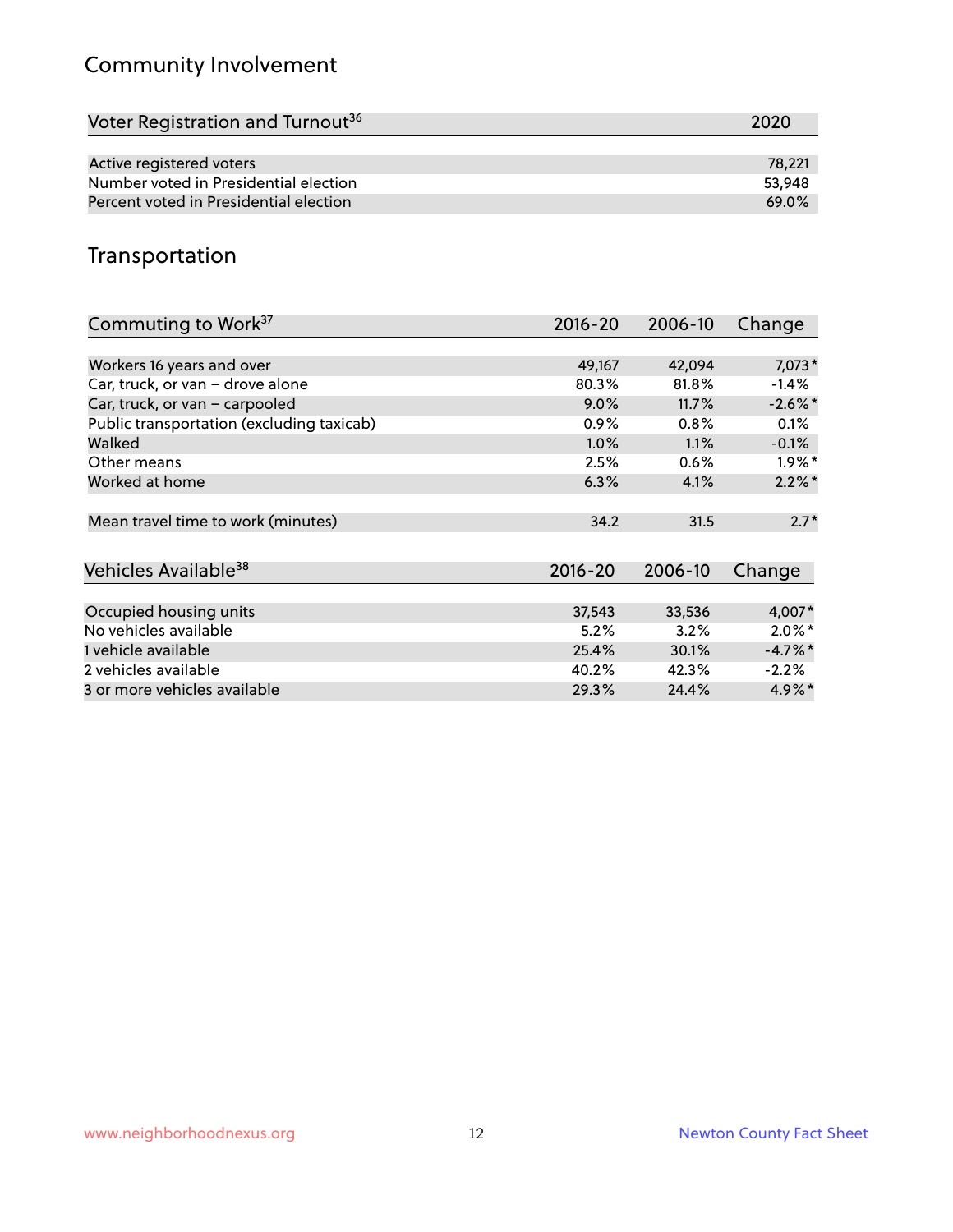#### Health

| Health Insurance coverage <sup>39</sup> | 2016-20 |
|-----------------------------------------|---------|
|-----------------------------------------|---------|

| Civilian Noninstitutionalized Population                | 108,925 |
|---------------------------------------------------------|---------|
| With health insurance coverage                          | 86.4%   |
| With private health insurance coverage                  | 61.4%   |
| With public health coverage                             | 35.2%   |
| No health insurance coverage                            | 13.6%   |
| Civilian Noninstitutionalized Population Under 19 years | 30,687  |
| No health insurance coverage                            | 8.0%    |
| Civilian Noninstitutionalized Population 19 to 64 years | 64,231  |
| In labor force:                                         | 48,713  |
| Employed:                                               | 45,853  |
| With health insurance coverage                          | 84.5%   |
| With private health insurance coverage                  | 55.3%   |
| With public coverage                                    | 7.7%    |
| No health insurance coverage                            | 15.5%   |
| Unemployed:                                             | 2,860   |
| With health insurance coverage                          | 65.6%   |
| With private health insurance coverage                  | 55.3%   |
| With public coverage                                    | 14.3%   |
| No health insurance coverage                            | 34.4%   |
| Not in labor force:                                     | 15,518  |
| With health insurance coverage                          | 73.5%   |
| With private health insurance coverage                  | 38.2%   |
| With public coverage                                    | 42.5%   |
| No health insurance coverage                            | 26.5%   |

| <b>Health Factors</b> | <b>Most Recent</b> |
|-----------------------|--------------------|
|                       |                    |

| Premature Death (YPLL before age 75 per 100,000 population, age-adjusted) <sup>40</sup> | 8,978.1 |
|-----------------------------------------------------------------------------------------|---------|
| Average number of Physically Unhealthy Days <sup>41</sup>                               | 4.6     |
| Average number of Mentally Unhealthy Days <sup>42</sup>                                 | 5.3     |
| Low Birthweight Births <sup>43</sup>                                                    | 10.1%   |
| Diabetes Prevalence <sup>44</sup>                                                       | 13.1%   |
| HIV Prevalence (per 100,000 population) <sup>45</sup>                                   | 425.2   |
| Rate, Deduplicated ER Visits for Asthma, Ages 0-17 <sup>46</sup>                        | 1,112.9 |